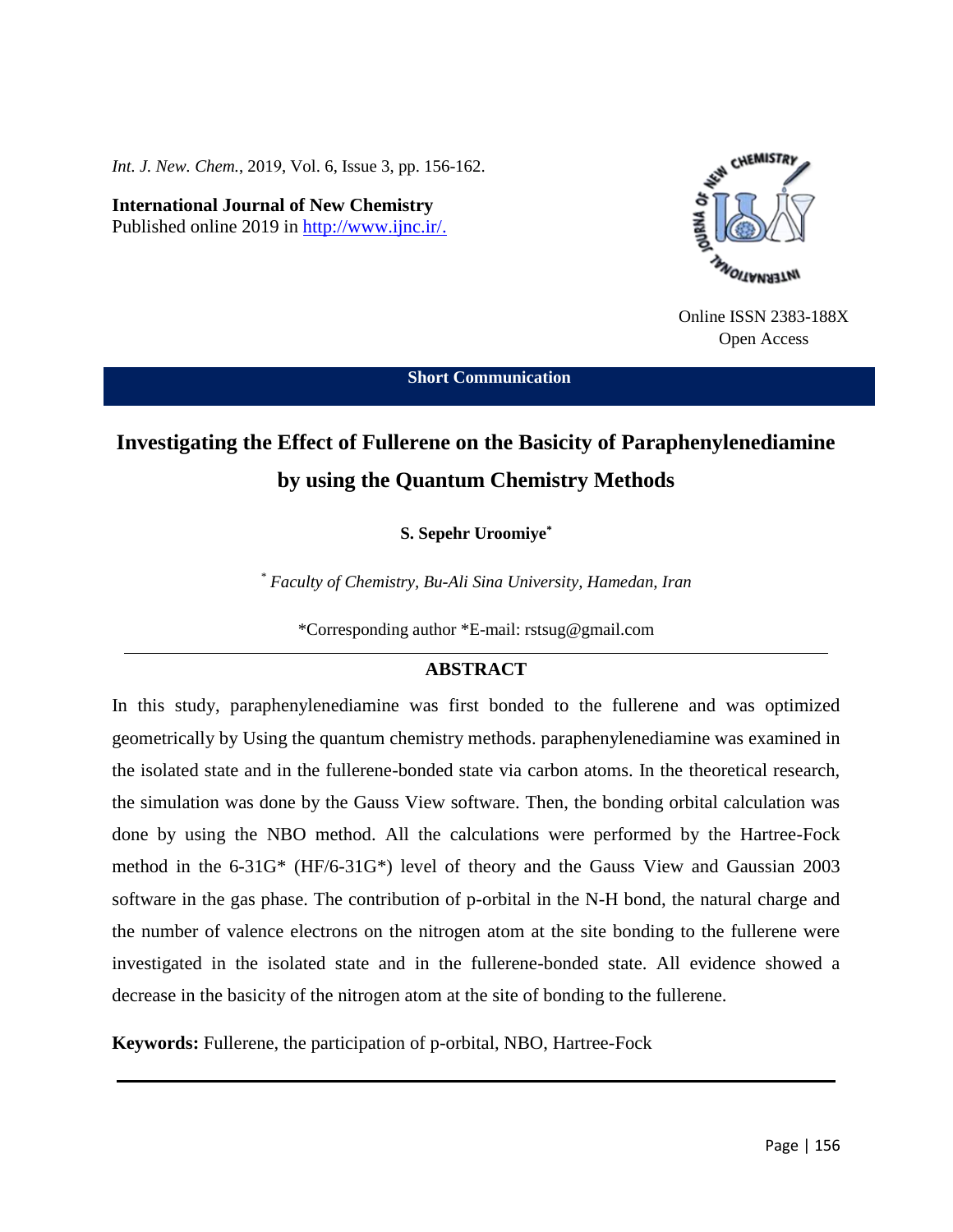#### **Introduction**

Today there are more than 30 types of fullerene, most notably  $C_{60}$ . The fullerene consists of 20 hexagonal and twelve pentagonal rings as the basis of an icosohedral symmetry closed cage structure. In 1996, Harold et al. won the Nobel Prize for discovering the fullerenes. [1-10] Since fullerenes do not have a chemical group available for substitution reactions, they only engage addition reactions. Fullerene derivatives are used as enzyme inhibitors. Fullerenes have shown that they are capable of counteracting a few types of cancer cells. [11-23]

Due to their hollow spherical structure, they are used as medication carriers. Essential enzymes, hormones or medications can be attached to the inside or outside of the fullerenes; thus, they have many uses in Nano-medicine. [24-27]

Paraphenylenediamine (PPD) is a synthetic chemical compound widely used in synthetic hair colors. It is also used in the rubber and print industries. This compound is colorless, light pink, gray or yellow and in the form of solid crystals, and typically becomes red, brown, and finally black when it is exposed to the air and oxidized. The user has to be cautious and prevent this chemical compound having direct contact with his/her skin. Recent studies have reported that the risk of cancer increases in people who have been exposed to this substance for long. [28-30] The compound produced by bonding paraphenylenediamine to the fullerene  $(C_{60}$ -PPD) (figure. 1) act as the inhibitor of Carbonic anhydrase XII (one of the Carbonic anhydrase enzymes released in tumor cells in response to the oxygen deficiency) through interaction with the active part of the enzyme [31-35].



Figure 1. C<sub>60</sub>-Paraphenylenediamine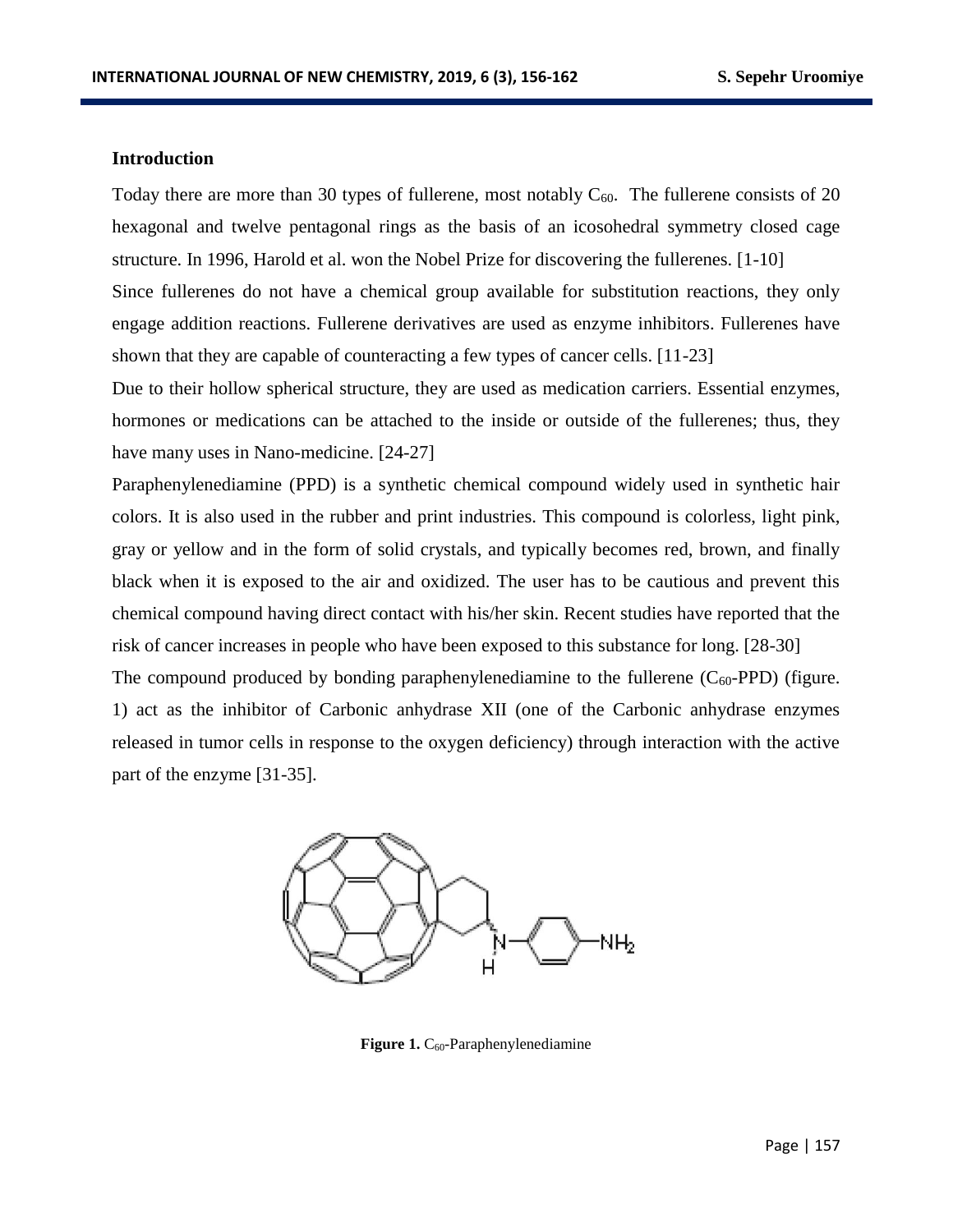## **2. Computational Methods**

For the present study, all the calculations about  $C_{60}$ -paraphenylenediamine compound were done by using the Gauss View and Gaussian 2003 software in the gas phase. The compounds were first optimized by using the Hartree-Fock method in the basis set 6-31G\* (HF/6-31G\*). Then, the NBO calculations were done. The p-orbital participation and the length of the nitrogen bond at the site bonding to the fullerene were investigated in two states (figure 2), in the isolated state and in fullerene-bonded state. The results can be found the following tables and diagrams.



Figure 2. Paraphenylenediamine, the fullerene, and the examined sites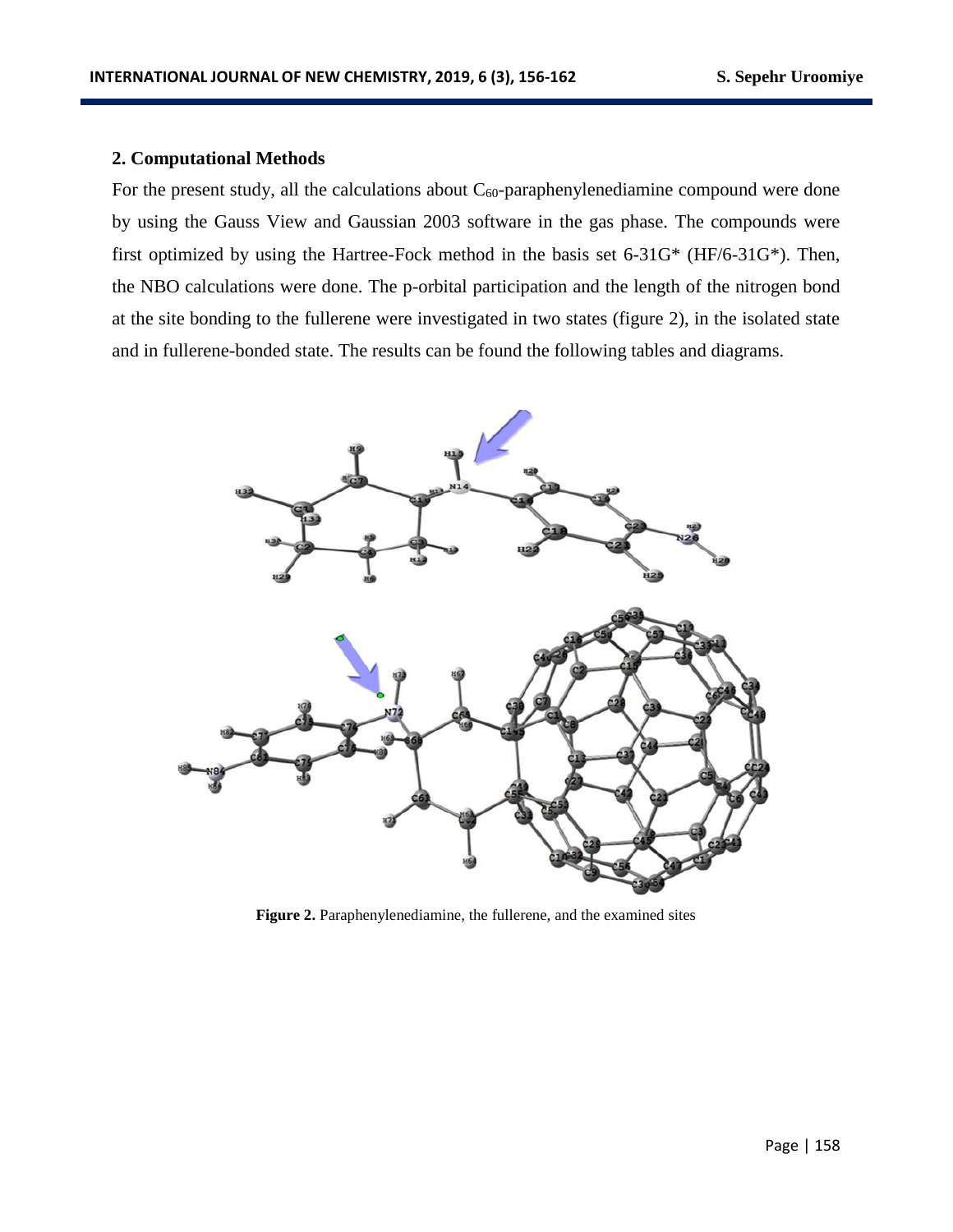| <b>P-orbital Participation</b> | <b>Sigma Bond</b>                                     |                 |
|--------------------------------|-------------------------------------------------------|-----------------|
| 2.97581                        | $BD(\sigma)_{N14-H15} = 0.8379(s^1p^{2.90}) + 0.5459$ | PPD-N14-H15     |
| 2.918736                       | $BD(\sigma)_{N72-H73}=0.8392(s^1p^{2.83})+0.5438$     | C60-PPD-N72-H73 |

**Table 1.** The participation of the p-orbital in the examined states



Figure 3. Comparing P-orbital participation in two states: PPD & C<sub>60</sub>-PPD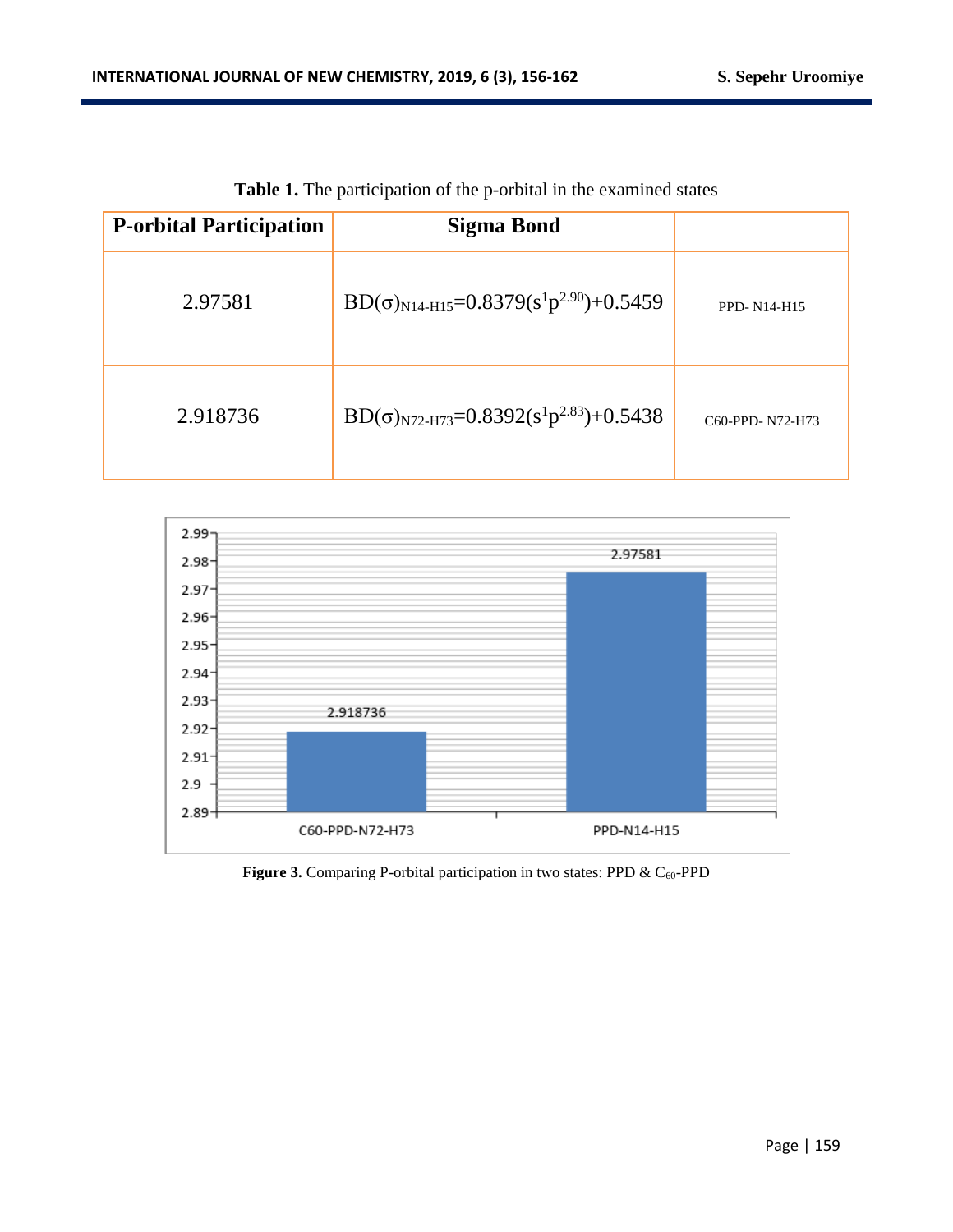|               | <b>Bond Lengths</b> |           |
|---------------|---------------------|-----------|
| <b>PPD</b>    | N14-H15             | 117.87489 |
| $C_{60}$ -PPD | N72-H73             | 117.83372 |

# Table 2. Comparing the nitrogen bond lengths in two states: PPD & C<sub>60</sub>-PPD



**Figure 4.** Comparing the bond lengths in two states: PPD  $\&$  C<sub>60</sub>-PPD

| Table 3. The amount of the natural charge on the nitrogen atom |  |  |  |
|----------------------------------------------------------------|--|--|--|
|----------------------------------------------------------------|--|--|--|

| <b>PPD</b>    | $-0.76447$ |
|---------------|------------|
| $C_{60}$ -PPD | $-0.76253$ |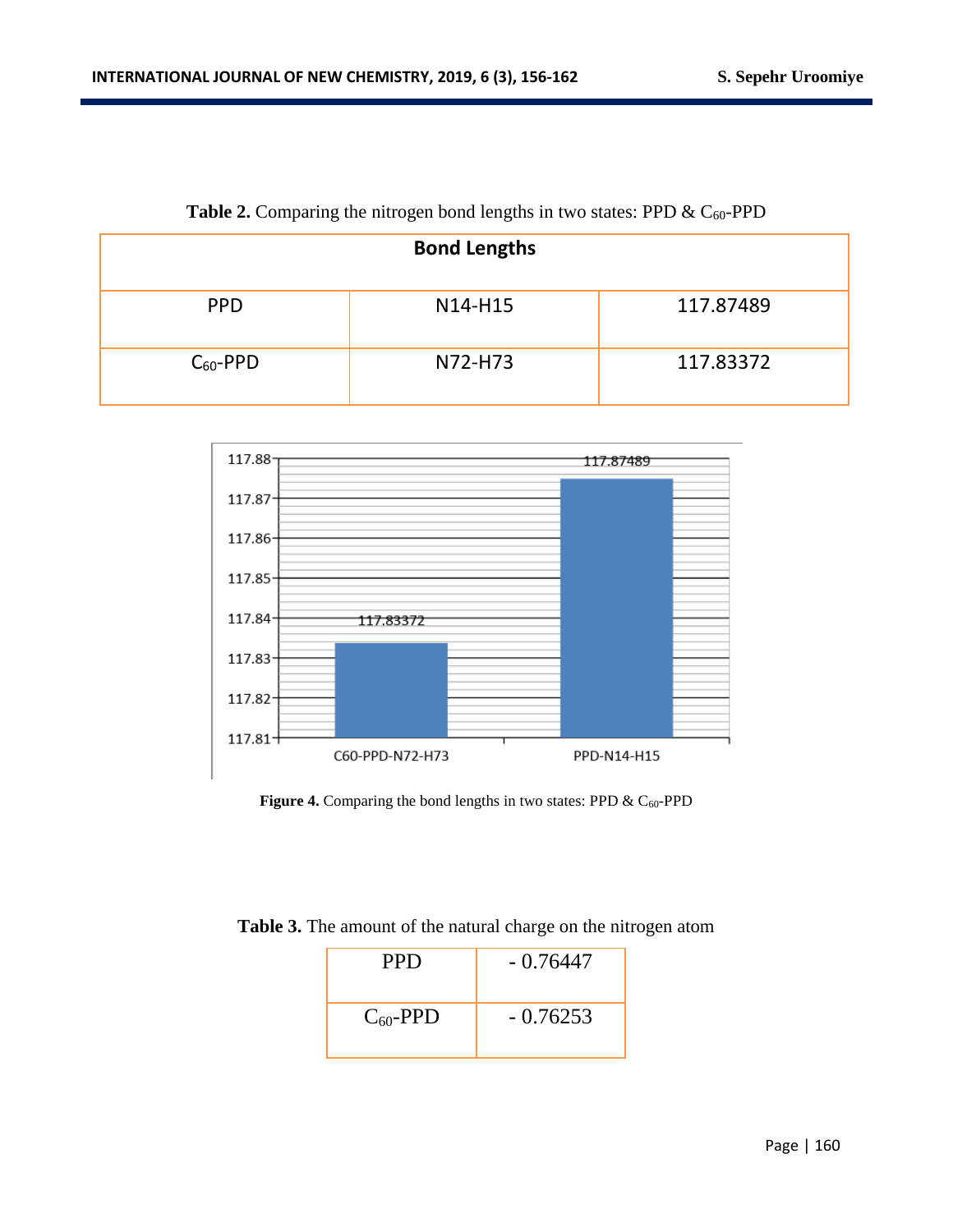| <b>PPD</b>    | 5.75061 |
|---------------|---------|
| $C_{60}$ -PPD | 5.74863 |

**Table 4.** The number of the valence electrons on the nitrogen atom

#### **3. Conclusion**

 Since the p-orbital is more expanded than the s-orbital, an increase in the participation of the porbital leads to an increase in the bond length. According to the tables 1-4 and the diagrams 1 and 2, bonding PPD to the fullerene nano-carrier led to a decrease in the participation of the porbital and the bond length in the examined states.

Considering the decrease in the participation of the p-orbital and the increase in the participation of the s-orbital, it can be concluded that the base property of the nitrogen atom decreases at the site bonding to the fullerene.

### **References**

- [1] N. Maddah Zadeh Darini, R. Ahmadi, Int. J. New. Chem., 2, 228 (2015).
- [2] R. Ghiasi, R. Ahmadi, Int. J. New. Chem., 1, 30 (2014).
- [3] R. Ahmadi, M. R. Jalali Sarvestani, B. Sadeghi, Int. J. Nano. Dimens., 9, 325-335.
- [4] M. R. Jalali Sarvestani, T. Boroushaki, M. Ezzati, Int. J. New. Chem., 5, 428 (2018).
- [5] R. Ahmadi, L. Shemshaki, Int. J. Bio-Inorg. Hybr. Nanomater., 5, 141 (2016).
- [6] R. Ahmadi, M. Ebrahimikia, Phys. Chem. Res., 5, 617 (2017).
- [7] M. Ezzati, R. Ahmadi, T. Boroushaki, E. S. Mirkamali, B. Farhang, Int. J. New. Chem., 5, 435 (2018).
- [8] R. Ahmadi, T. Boroushaki, M. Ezzati, Int. J. Nano. Dimens., 6, 19 (2015).
- [9] R. Ahmadi, M. R. Jalali Sarvestani, Phys. Chem. Res., 6, 639 (2018).
- [10] M. R. Jalali Sarvaestani, R. Ahmadi, Anal. Bioanal. Chem. Res., 5, 273 (2018).
- [11] R. Ahmadi, M. Salmaniha, Int. J. New. Chem., 1, 152 (2015).
- [12] R. Ahmadi, R. Soleymani, T. Yousofzad, Orient. J. Chem., 28, 773 (2012).
- [13] M. Kiya Karimi Raja, R. Ahmadi, Int. J. New. Chem., 2, 223 (2015).